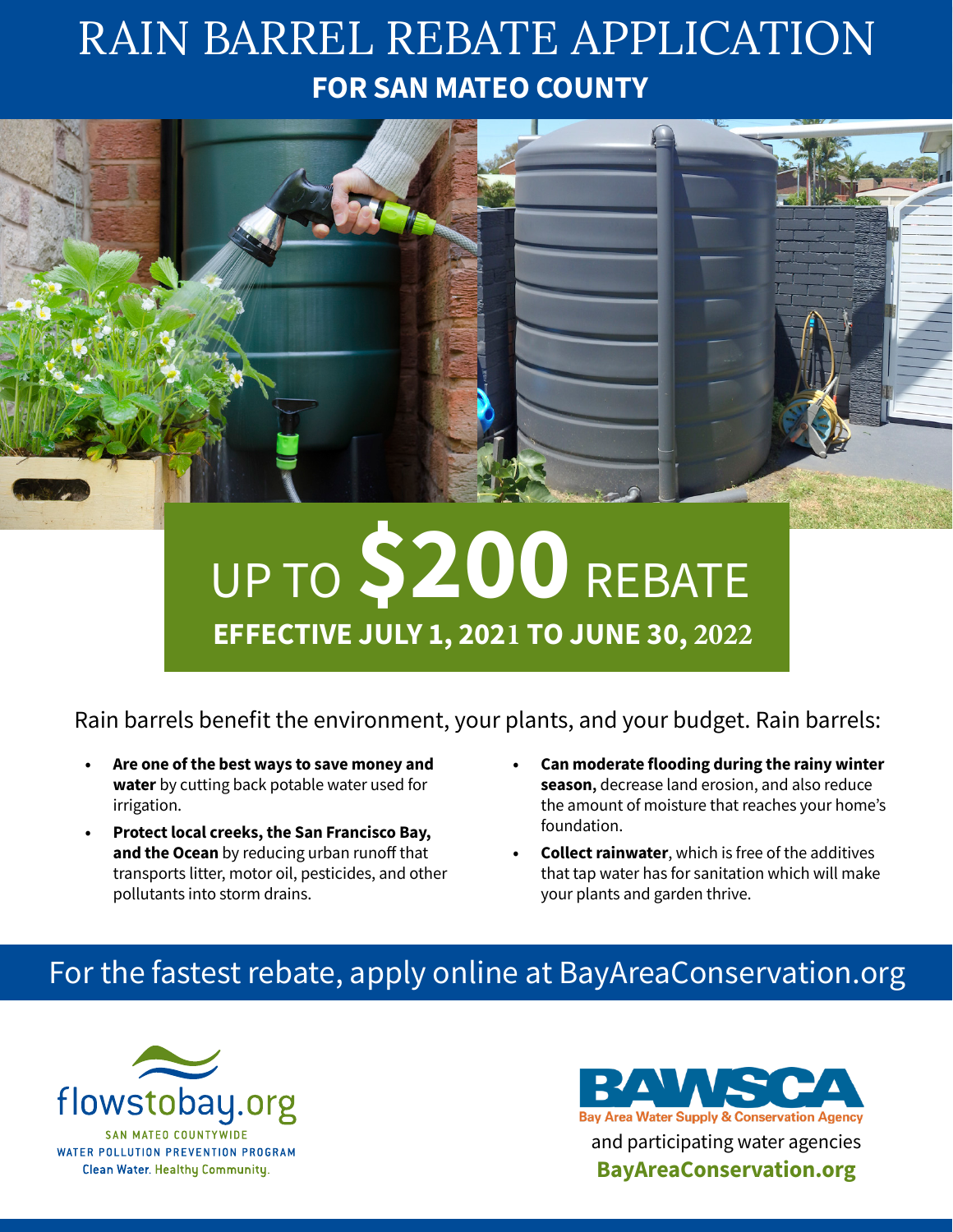#### Rain Barrel Rebate Amounts

#### New rebated amounts are effective July 1, 2021 through June 30, 2022.

- **• Rain barrels with a 50-99 gallon capacity:** \$50 (+ \$50 from participating member agencies) = **Up to \$100 rebate per rain barrel**
- **• Rain barrels with a 100-199 gallon capacity:** \$100 (+ \$50 from participating member agencies) = **Up to \$150 rebate per rain barrel**
- **• Rain barrels with a 200+ gallon capacity:** \$150 (+ \$50 from participating member agencies) = **Up to \$200 rebate per rain barrel**

#### **Participating Member Agencies**

- Brisbane/Guadalupe Valley Municipal Improvement District **[brisbaneca.org](https://www.brisbaneca.org/)**
- City of Burlingame **[burlingame.org](https://www.burlingame.org/)**
- City of Daly City **[dalycity.org](http://www.dalycity.org/)**
- Mid-Peninsula Water District **[midpeninsulawater.org](https://www.midpeninsulawater.org/)**
- City of Millbrae **[ci.millbrae.ca.us/](https://www.ci.millbrae.ca.us/departments-services/public-works/water-conservation) [waterconservation](https://www.ci.millbrae.ca.us/departments-services/public-works/water-conservation)**
- North Coast County Water District **[nccwd.com](https://nccwd.com/)**
- City of Redwood City **[redwoodcity.org/conservation](https://www.redwoodcity.org/departments/public-works/water/conservation)**
- City of San Mateo **[cityofsanmateo.org](https://www.cityofsanmateo.org/)**

#### **Rebate Limits:**

**Limit of two rebates per single-family residential account or four rebates per multi-family resident or commercial account.**



**ALL RESIDENTS OF SAN MATEO COUNTY ARE ELIGIBLE** for the base rebate amounts of \$50 (for a 50-99 gallon barrel), \$100 (for a 100-199 gallon barrel), and \$150 (for a 200+ gallon barrel) which are funded by Flows To Bay, the San Mateo Countywide Stormwater Pollution Prevention Program, a program of the City/County Association of Governments of San Mateo County, or C/CAG. Rebates are for the amounts listed above or the total cost of the rain barrel, excluding sales tax, whichever is less.

## Terms & Conditions

- Rebates are distributed on a first come, first serve basis until all funds are expended or through the program expiration date of June 30, 2022, which ever comes first.
- All residents of San Mateo County are eligible for the base rebate amounts of \$50 (for a 50-99 gallon barrel), \$100 (for a 100-199 gallon barrel), and \$150 (for a 200+ gallon barrel) which are funded by Flows To Bay, the San Mateo Countywide Stormwater Pollution Prevention Program, a program of the City/County Association of Governments of San Mateo County. Rebates are for the amounts listed above or the total cost of the rain barrel, excluding sales tax, whichever is less.
- Rain barrels must be installed on properties in or be serviced by the following cities or districts: Brisbane/Guadalupe Valley Municipal Improvement District, Burlingame, Daly City, Millbrae, North Coast County Water District, Redwood City, City of San Mateo, and Mid-Peninsula Water District.
- Limit of two rebates per single-family residential account or four rebates per multi-family resident or commercial account. For questions regarding rebates in excess of these limits, contact BAWSCA at (650) 349-3000 or email **[bawsca@bawsca.org](mailto:bawsca%40bawsca.org?subject=)**.
- For self-made rain barrel systems, the rebate amount may be applied to the costs (before sales tax) associated with the purchase of accompanying accessories/hardware necessary for installing a rain barrel or modifying a downspout to connect a barrel (does not apply to new or replaced gutters or downspouts).
- Rebates may take up to eight (8) weeks to process.
- Rebates are issued as checks or as credits to the customer's water service account.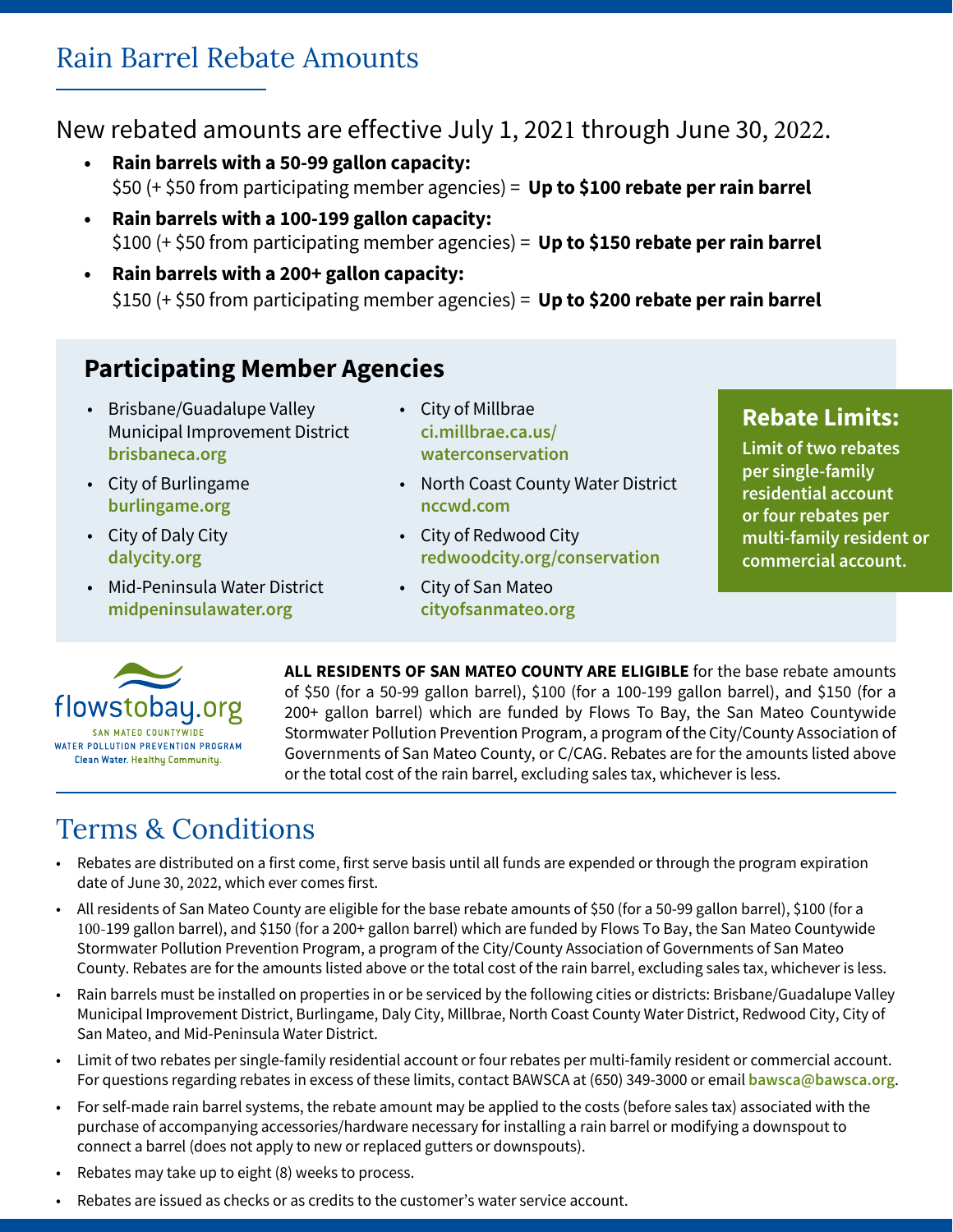#### To Qualify For The Rain Barrel Rebate Program

- **• Rain barrel must be installed in San Mateo County.**
- **• If applicant is not the property owner** and/or is not listed on the water service account, applicant must provide the property owner/account holder's contact information.
- The rain barrel rebate application must be postmarked within **90 days of rain barrel purchase** date.
- **• A copy of the original rain barrel purchase receipt must be included with the application**. If applicant submits original receipt(s) and needs them returned, they must enclose a self-addressed, stamped envelope with their application.
- **• All rebates are subject to availability of funds.**

#### Installation Requirements *Please Read Carefully!*

- **• Rain barrel must be connected to a rain gutter downspout, rain chain, or other effective means** of capturing concentrated flow from roofs or other impervious surfaces.
- **• Rain barrel must not be connected to the potable water system** and collected rainwater must be utilized via a hose or bucket only.
- **• Rain barrel must be placed on a solid and level foundation**, such as concrete pad, pavers, or bricks for appropriate stability.
- **• Rain barrel must not block or restrict access to walkways or pathways**, which may become a safety/ emergency access issue.
- **• Overflow pipe from rain barrels must be directed away from buildings** and/or adjacent properties and may flow to landscape (preferred).
- **• Copper materials** (including downspouts) **are not allowed** due to potential leaching concerns.
- **• Rain barrel must be maintained for a minimum of three years upon receipt of rebate**, including ongoing maintenance to ensure that the barrel does not become a breeding site for mosquitoes and thereby a public health threat.
- Manufacturer's installation and maintenance instructions must be followed.
- Participants must allow BAWSCA and San Mateo Countywide Water Pollution Prevention Program to reference the project and use photos submitted with the application in outreach materials, and must respond to minimal requests for information about the project for purposes of Program reporting.
- **• Post-installation inspection** may be required at the discretion of the Participating Agency or the local mosquito and vector control agency.
- **• Post-installation photos** must be included with the application. At least two clear photos of each barrel, taken from at least two directions, must be submitted, showing downspout connections, secured lid and overflow valve, and an 8-1/2 x 11 sheet showing the date and water account number.
- BAWSCA and the local water agencies reserve the right to deny a rebate to any applicant that does not meet the program requirements.

#### Rain Barrel Requirements & Rebate Program Checklist

#### **RAIN BARREL REQUIREMENTS & REBATE PROGRAM APPLICANT CHECKLIST**

- $\Box$  I installed a newly purchased rain barrel in San Mateo County.
- $\Box$  My rain barrel is a minimum size of 50 gallons, and designed for the intended purpose of rain capture.
- $\Box$  My barrel has a secure lid for child safety and either rust-proof screening or a sealed design for vector control (mosquito, rodent) and debris control.
- $\Box$  My barrel is algae and UV-resistant or I am using specially constructed sun barriers.
- $\Box$  The rain barrel is installed in accordance with the program requirements, as noted in the installation requirements.
- $\Box$  I completely filled out and signed my applications.
- $\Box$  I enclosed a copy of the original rain barrel receipt with my rebate application.
- $\Box$  I included two post-installation photos with my rebate application.
- $\Box$  I installed my rain barrel and mailed the application within 90 days of purchase.